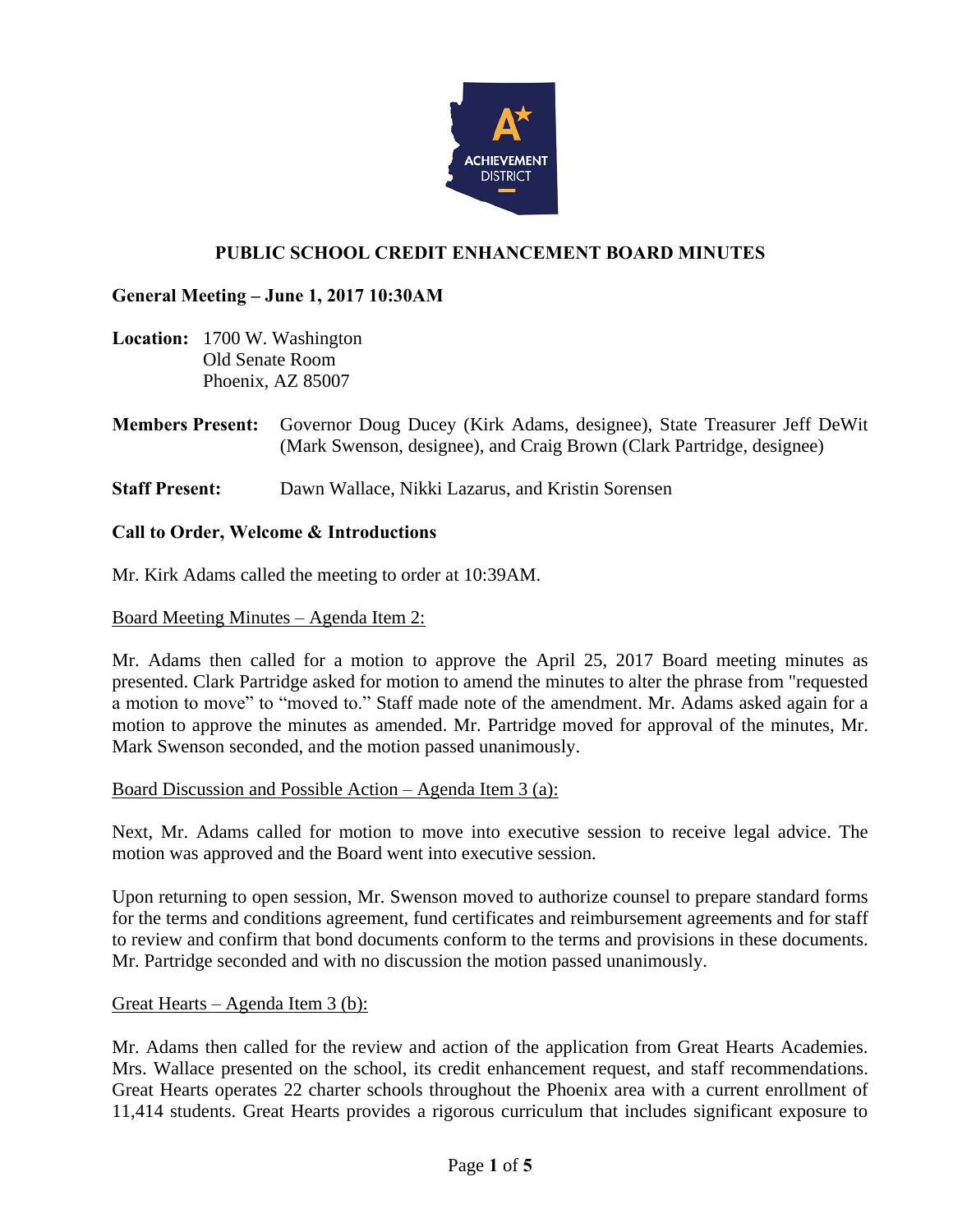the arts, intense focus on math and science, and a school culture that is based on an honor code, uniforms, and they have extracurricular programs. Great Hearts is requesting \$36 million to refinance debt and fund projects that will increase enrollment capacity. This financing would increase capacity by 1,086 students through the expansion of Maryvale Preparatory Academy and refinance \$19.9 million in existing debt. Maryvale Preparatory brings a Great Heart education to the underserved families of West Phoenix. The campus began with 140 students in K-3 and has grown to serve 450 students in K-7. Great Hearts meets the Board criteria for conditional approval for credit enhancement with an underlying credit rating of BBB- expected to be assigned to the proposed financing. If approved as submitted, approximately 10% of the credit enhancement program's total capacity would be used to towards the Great Hearts financing request. Staff recommended that Great Hearts receive approval of the application to qualify as an Achievement District School.

Next, Mr. Eric Twist spoke on behalf of Great Hearts about the two projects. He spoke about the Veritas campus, which includes both the Veritas Archway Campus and the Maryvale Preparatory campuses. Veritas Archway Campus is the founding academy for Great Hearts, and has been in high demand over the last 15 years. The waitlist at the Veritas Archway Campus currently is twice the size of their enrollment capacity and this project would allow them to draw down that waitlist. Mr. Twist made note that 47% of the Veritas community live in zip codes that fall below the median income of Maricopa County. Maryvale Preparatory aims to provide an elite education for families that cannot afford private education. Maryvale Preparatory is one of their largest academies with 1,200 students, and is part of the revitalization of Camelback corridor. Maryvale Preparatory is in the top 10% of schools serving low income kids in the state. Overall, Great Hearts is adding around 1,000 new seats with both project requests, reducing waitlists, and growing Maryvale Preparatory from two to four sections of each grade level served. Mr. Twist showed the Board a rendering of the Maryvale project, which has three stages. Stages two and three are being funded philanthropically.

Mr. Adams asked Mr. Twist to clarify the growth of quality seats at Maryvale Preparatory with funding approval requested for expansion. Mr. Twist said it would grow by about 800 students since they are expanding the number of sections in grade levels as well as taking the school all the way to  $12<sup>th</sup>$  grade. Mr. Adams asked how many commuter students attend Maryvale. Mr. Twist said upward of 80% of the student population resides in the local area and many walk to school. There are approximately 75,000 K-12 students within 3 mile radius of Maryvale; it's the most densely populated K-12 population in Arizona. Mr. Adams asked if most students switched from Cartwright School District, Mr. Twist said yes. Mr. Adams then asked the percentage of students that are English as a Second Language (ESL). Mr. Twist did not know exact percentage but said he believed the majority were ESL. He said the student population is about 78% Latino at Maryvale and majority FRL (free and reduced lunch) student population. Mr. Adams asked Mr. Twist to explain the methods used to market the school or recruit students. Mr. Twist said initially they walked the neighborhood. Both English and Spanish speakers went out and spoke about the programs and about charter schools. They also work with the Hispanic Chamber and daycares to get the word out, as well as social media. Next, Mr. Adams asked if they have had to institute specific ESL programs. Mr. Twist said that Great Hearts does a lot of intervention work, especially in primary grades to reduce the achievement gap in literacy. One of the ideas for the current project is to continue the work in early intervention in K-2. They have two teachers in each classroom and one of those teachers works exclusively with ESL students. There are currently 120 kids at Maryvale receiving summer school based on the data collected throughout the year in order to keep them on track and to make up literacy gaps. Mr. Adams asked if Maryvale has any existing partnerships with Grand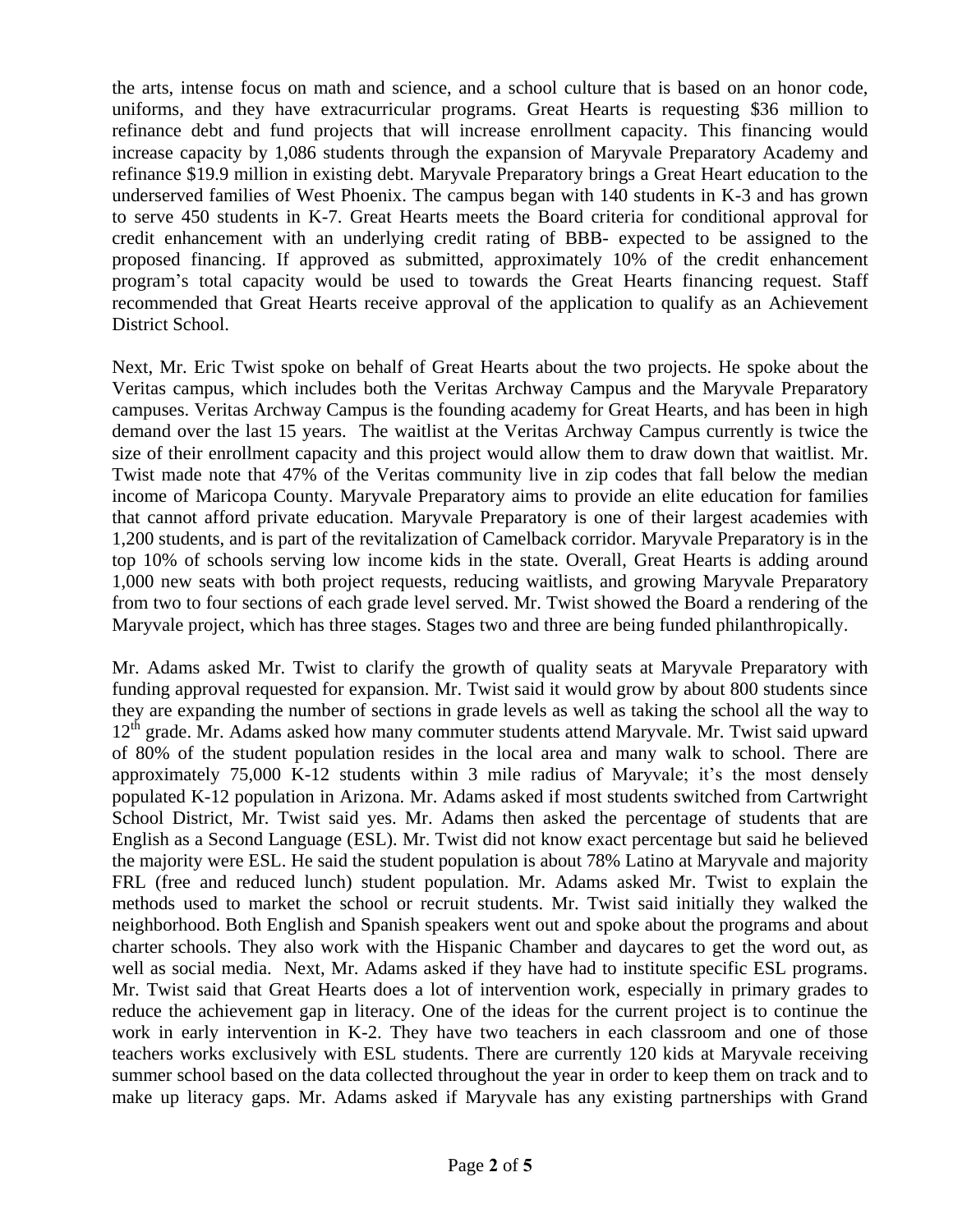Canyon University (GCU). Mr. Twist said no, they have had talks with them in preparation for this project, and there are programs GCU has that Great Hearts would like to get involved with.

Mr. Adams asked for a motion to approve Great Hearts as an Achievement District. Mr. Partridge moved, Mr. Swenson seconded, and the motion passed unanimously. Next, Mr. Adams asked for a motion to approve the Maryvale portion of Great Hearts' application for a total of \$16 million subject to approval of all terms and conditions. Mr. Partridge moved to approve the application for the Maryvale campus in the amount of \$16 million in accordance with the requirements that the Board stated. Mr. Swenson seconded and with no discussion the motion passed unanimously. Mrs. Wallace asked that they amend the motion to include the participation fees that are required under this program, which are 25 basis points. Mr. Swenson moved that the agreement to provide the credit enhancement of \$16 million for the Maryvale project also include the 25 basis point participation fee that is charged as part of this program. Mr. Partridge seconded and the motion passed unanimously.

Mr. Adams moved to discussion on the Veritas Archway project. He asked Mr. Twist to provide more demographic data about the site. Mr. Twist said Veritas is 74% white, but if you take the median income in Maricopa County and break it up by zip codes, 47% of their students live in zip codes below the median income. It is not diverse from an ethnic standpoint but it is diverse from an economic standpoint. These extra seats afford them the opportunity to tactically target families south of Thomas Street as well as South Scottsdale families. Mr. Adams then asked if it was Great Hearts' intention that the conversion would add 280 students. Mr. Twist said that number was high, and it would actually swing 120 seats down from upper school, into a coherent K-6 program. By moving to a four section K-6, they would not be taking in new students in the middle school, which is better in order to get students into the program earlier.

Mr. Swenson asked when the new seats would be available. Mr. Twist said the fall of 2018. Mr. Swenson then asked staff about maintaining AA- rating and whether they had heard anything back. Mrs. Wallace said they have been in contact with S&P but have not received a solid answer. She said if they were to approve this request in full, the dashboard would show the Board has provided \$60- 70 million, which is a good chunk in two meetings, but in the engagement letter from S&P there were no set of assumptions, though that does not mean that they wouldn't start to evaluate the program differently. Mrs. Wallace stated that since the application process went live, the Board has only received four applications and has not received any in the last month and a half. Therefore it is unlikely that the Board will be ruling on additional applications until the fall.

Mr. Partridge noted that there must be at least 10 borrowers in the pool in order to be considered a pool, which is one of the concerns in dealing with this request and the restrictions of the program. And to that point, he thinks they can deal with things creatively to best accommodate additional schools. He asked Mr. Twist if Great Hearts had considered asking for an additional \$800,000 in financing to take care of that renovation to accommodate the expansion of 280 students. Rob Zoromski, Great Hearts' CFO, said they had not specifically talked about that, but in terms of the additional seats today's refinancing request is needed to fund the \$800,000. Also, he noted that Great Hearts has a group of 15 schools that is considered the obligated group, and the intent of the bond was to bring them together to create one pool of funds which then becomes a greater obligated group. By bringing Veritas in, it helps the overall quality of that portfolio, and because, for Great Hearts, it would have all 18 schools in the group, if they were to default, the entire pool of 18 schools would be tapped first instead of the fund from the Credit Enhancement. Mr. Partridge suggested that the Board continue to evaluate creative ideas as to the expansion without the \$19.9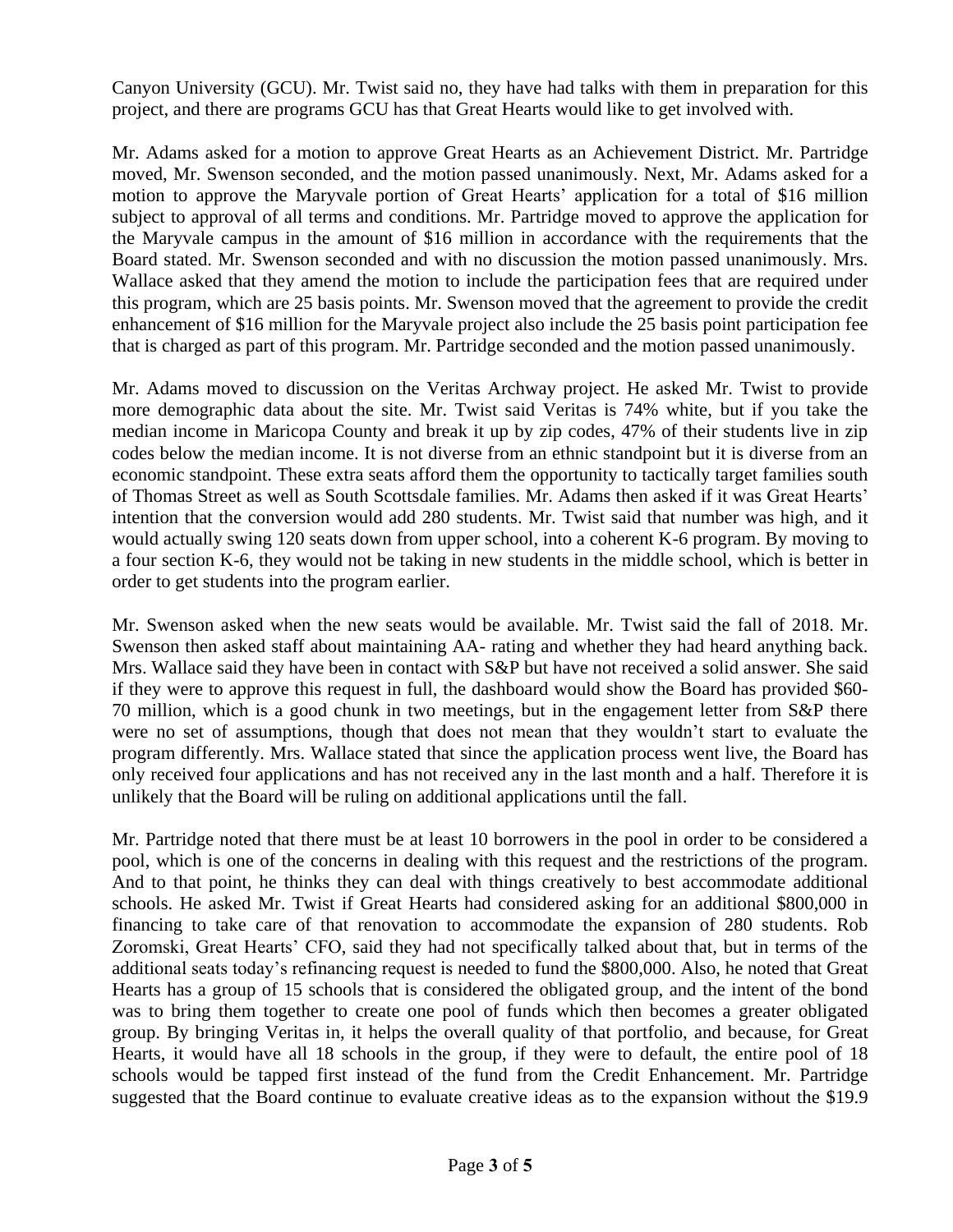million and come up with the \$800,000 simply to take care of the costs associated with that. Great Hearts' financial advisor clarified that the \$800,000 is the cost of the improvements, while the savings are over \$2.5 million from the refinancing. He also noted that S&P says in their report that should there be an increase in leverage (meaning above 3.5:1 ratio) while the number of participating schools remains below 10, the rating will likely be adjusted to reflect a modified weak-link approach that is more dependent upon specific school credit quality. He states that this reason is exactly why the Board should want an investment grade participant in the pool. While there are three schools directly benefiting, there are 18 schools supporting this. Therefore, if the program only has 10 participants, this ask would fit exactly into the criteria. Mr. Zoromski noted that the savings from refinancing is freeing up the money that allows them to invest. To get a loan for the \$800,000 would require additional money Great Hears would have to repay. Mr. Partridge asked what the remaining savings would be used for. Mr. Twist said the savings would go into long term viability. Great Hearts will be down 1% in total revenue from the state next year, so these are ways they are trying to be very responsible in thinking about maintaining the viability of their schools and avoiding any cuts in programs or staff. This is an important part of their expansion and in many ways funding their waitlist. But it also allows them to strengthen the overall long term viability of the economics of the school. Mr. Partridge commented that while he does not know all of Great Hearts' financial future projections, he believes that they would currently have a budget that could support the \$19.9 million and asked Great Hearts to contemplate other options. Unless they are projecting to run in a deficit in the future, which he did not believe was indicated by any of their financial statements, he would not expect a deficit. Therefore, Great Hearts should be open to options on how to expand without chewing the fund up.

Mr. Swenson said he was concerned about the number of projects that can be approved because at the previous meeting they didn't fund the full request of the other two applicants. But he believes that having an investment grade rating charter school in their pool is going to benefit the program and he is prepared to approve the full request for the Veritas campus. Mr. Adams asked staff for clarification on the S&P letter and the fact that they have been operating on the assumption of 10 schools and it seems to be a little more nuanced that that. Mrs. Wallace said there has been a lot of nuance and at the next meeting they will agendize the credit rating and provide an update on conversations with S&P. She also said that while the Board cannot direct schools to only bring in students from specific communities, what might be helpful is to acknowledge that they have been given that information by the applicant. Mr. Adams asked if they could include intent language. Mrs. Wallace said that she conferred with counsel, and they could not. But as a Board they have made several statements related to why they feel these are important projects for the public good and providing all students access and quality school options. She suggested they can at least state their intentions.

With no further questions, Mr. Adams asked for a motion on the Veritas portion of the application. Mr. Swenson moved to approve the \$19.9 million refinancing request for the applicant and directed staff to prepare all of the necessary terms and conditions as well as the 25 basis point fee. Mr. Partridge seconded the motion. Mr. Adams asked for discussion. Mr. Swenson said in the history of financing for charter schools, there are not a lot of investment grade charter schools. He believes to get them in and anchoring the pool is a wise move in the overall credit quality in addition to how the credit agency will view not only this action, but further actions. He also said the demographics, the neighborhood enhancement, and servicing the lower income families also drives his support. Mr. Partridge agreed and commended Great Hearts in leading education in Arizona and what they are trying to do here to target additional students in need of additional high-quality educational